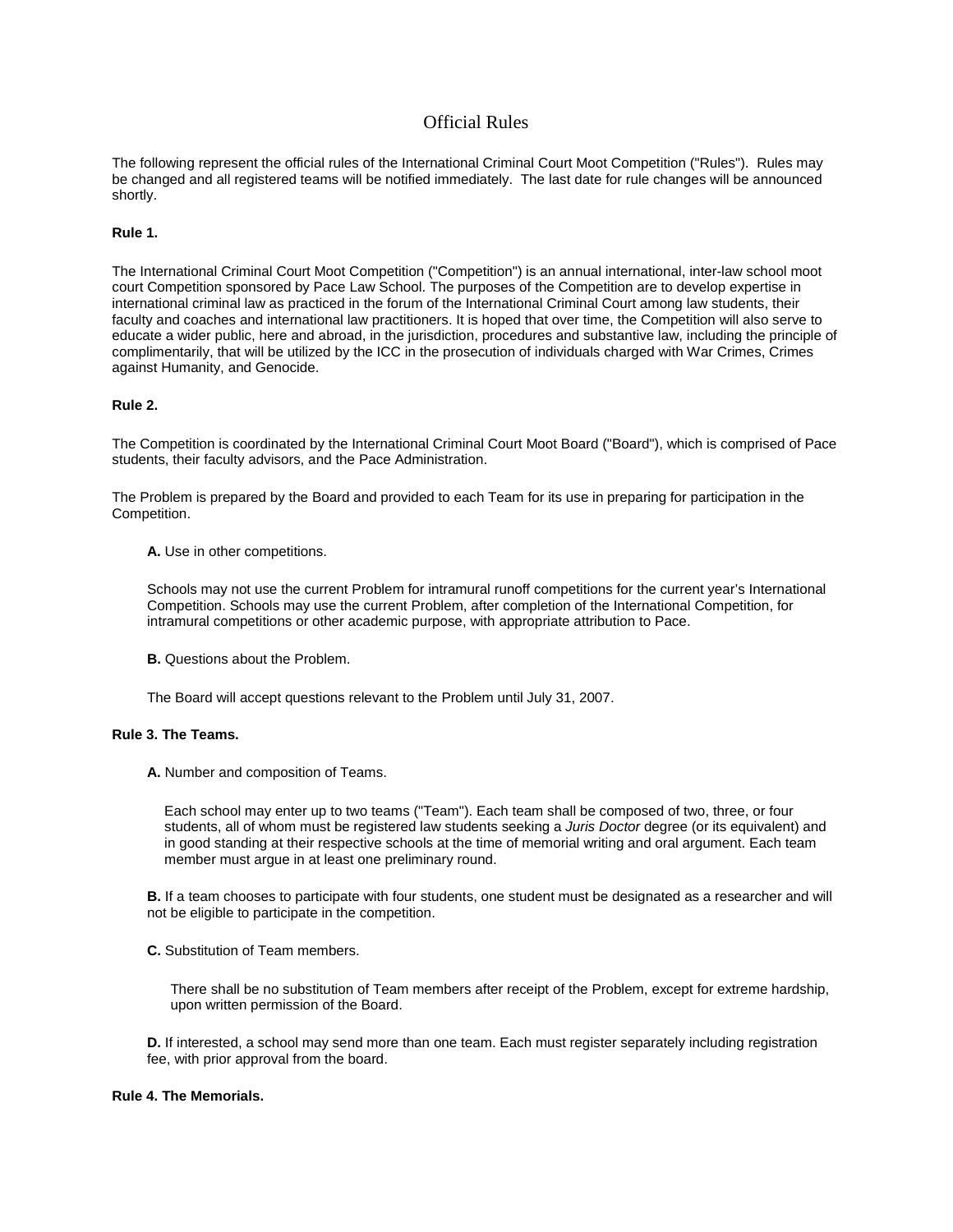# **A.** General.

Each Team shall write three memorials; one for each position (Prosecutor, Defense Counsel and Victim's Advocate). The Team will argue all sides of the Problem during the Competition's preliminary rounds. Only the members of the Team who will actually be arguing may participate in writing the memorials. The use of the work product of any person other than a Team member to prepare the memorials is strictly prohibited.

**B.** Length and form of the memorials.

## **1.** Format/Elements of Style.

**i.** Memorials shall be no longer than fifteen (15) 8½ x 11 inch or A4 type pages, including statement of facts, argument or discussion. Cover pages, tables of contents, indices, lists of authorities or other material that does not consist of facts, arguments or discussion does not count toward the page total. No type smaller than 12 point may be used. Memorials should be typed at 1 % line-spacing. All margins must be at least one inch or 2.5 cm. Reproduction of all copies must be full sized and clear.

**ii.** Hard copies of memorials must be bound or stapled securely and should be labeled clearly with the Team number and position (Prosecutor, Defense or Victim's Advocates) with no mention of the Team's school name.

**iii.** Citations must be in the text of the memorandum and not in footnotes or endnotes. Citations in the text should refer to a List of Authorities in which the full citation is given.

**iv.** The List of Authorities should be in a form that is intelligible to all who will read the memorial. Many of the readers will be from countries other than the U.S. Account should be taken that the style of citation of judicial decisions or articles in legal journals that is common in one country may not be intelligible to participants in the Competition from other countries.

**2.** Each team submitting memorials in the Competition shall certify that such memorial has been prepared in accordance with these Rules and that the work product is solely that of the Team's members. The certification shall be bound or fastened in each memorial as the last page.

**3.** Memorials served upon the Board shall be directed to:

Pace Law School International Criminal Court Moot Attn: Prof. Matthew Brotmann 78 North Broadway White Plains, New York 10603 USA

**i.** Packages containing memorials must bear a postmark or some indicia proving date of mailing. The Team should maintain proof of mailing.

**ii.** Memorials postmarked with a date after September 6, 2007 will be subject to a one-point deduction per day late.

**iii.** Each team must e-mail a copy of its memorials as an attachment by 11:59 PM (EST) on September 6, 2007 to the Student Coordinator at  $PaceICCMC@gmail.com$ . The memorials will then be made available to the competitors on the Competition's web site.

**4.** Revision of Memorials.

A Team may not revise its memorial after the submission to the Board.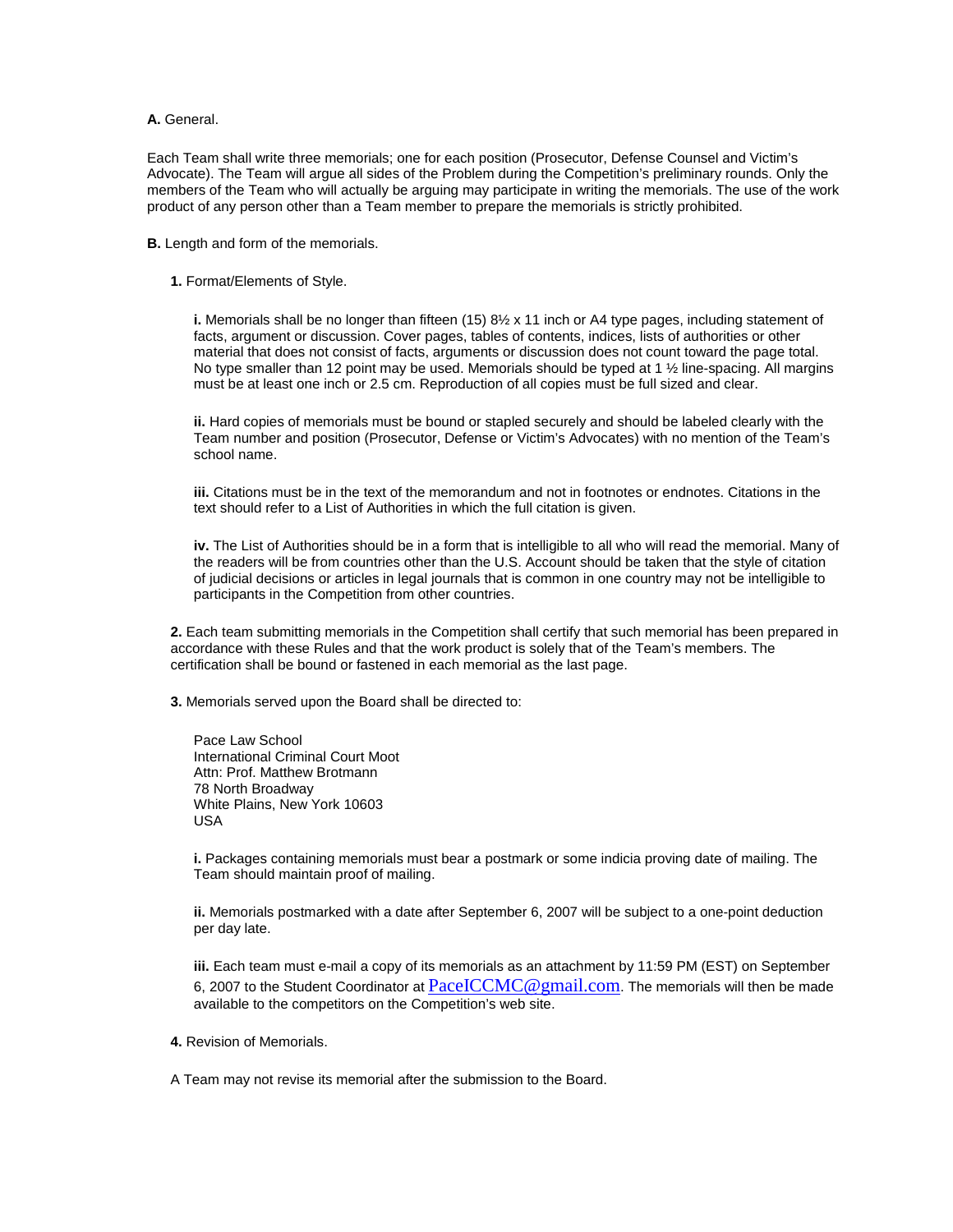# **Rule 5. Scoring.**

### **A.** Memorials

The Pace International Law Review and a committee of international law practitioners and/or judges shall score all memorials submitted and shall select the best memorial for each party opponent in the Competition. The average memorial score of the three memorials submitted by each Team shall be used with the preliminary round scores to determine advancement to the semifinal round.

## **B.** Preliminary Rounds.

**1.** Time and Place.

All rounds of arguments shall be held on the campus of Pace Law School. Preliminary rounds will take place on a schedule announced by the Board.

**2.** Number of Arguments.

Each Team will argue in three preliminary rounds; each Team will argue a different party position each round. At the conclusion of the preliminary rounds, the six (6) Teams with the highest total preliminary scores shall advance to the semifinals.

**3.** Ties.

Ties shall be broken in favor of the Team that has the highest aggregate point difference over its opponents in the three preliminary rounds. In the event that tying teams have the same aggregate point difference over their opponents, the tie shall be broken in favor of the Team having the highest average memorial score.

**4.** Scouting.

No Team member or other person directly affiliated with any Team may attend any Preliminary Round other than those in which their Team is participating. Violation of this Rule should be brought to the attention of the Board, without disturbing the Round in progress

**C.** Semifinal and Final Rounds.

The semifinal and final rounds will take place on a schedule announced by the Board. The six teams with the highest scores from the preliminary rounds shall progress to the semifinal round. Each team progressing to the semifinal round will be assigned the party that they are to represent (i.e., Prosecution, Defense or Victim's Advocate) as determined by a random drawing by the Board. In addition, the three teams to argue in each courtroom for the semifinal rounds will be determined by a random drawing by the Board. The winning Team from each of the two semifinal courtrooms shall automatically advance to the Final Round. The third Team to compete in the Final round will be the Team with the highest score that did not win the semifinal round in which it competed.

**D.** Order, timing and results of the arguments.

**1.** Participants.

Any two members of a Team may participate in any argument, but two members must participate in each argument. In the case of a three-member Team, each member must argue at least once during the preliminary rounds. Each Team participant in each preliminary round will argue two issues. A Team member not participating in an argument may be of counsel.

**2.** Time allowed for and order of arguments.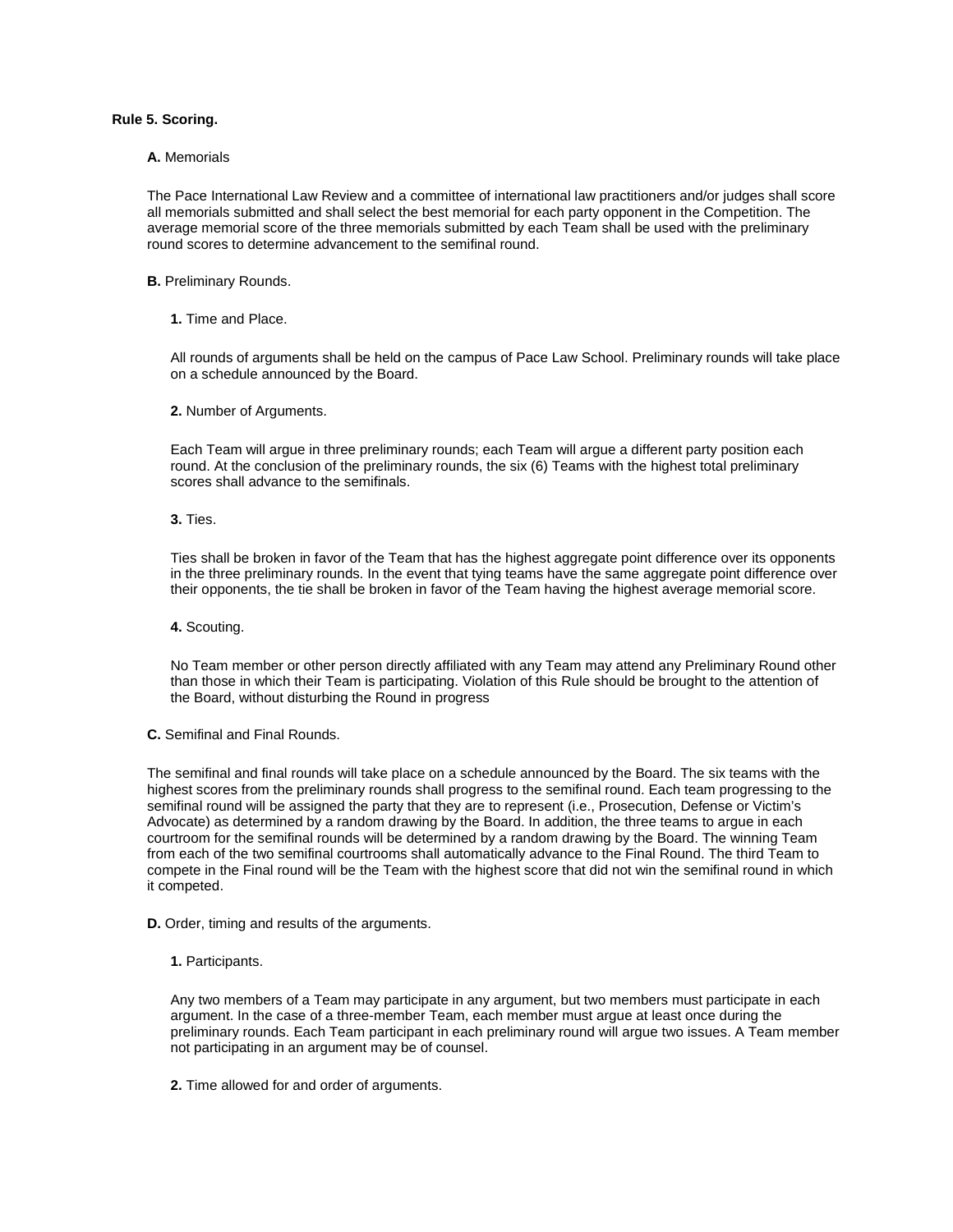Oral arguments shall be limited to a total of thirty (30) minutes per Team, fifteen (15) minutes for each Team member. Judges, at their discretion, may interrupt arguments to ask questions. Judges should treat each team even-handedly in this regard, i.e., not directing significantly more questions to one team than the other, thus creating an imbalance of argumentation time. The order of argument for each round shall be as follows:

- **a.** Prosecution (Team 'A' first team member)
- **b.** Victim's Advocate (Team 'B' first team member)
- **c.** Defense (Team 'C' first team member)
- **d.** Prosecution (Team 'A' second team member)
- **e.** Victim's Advocate (Team 'B' second team member)
- **f.** Defense (Team 'C' second team member)
- **3.** Final Round

**a.** Sides to be argued for the final round will be decided by random drawing thirty (30) minutes prior o the start of the final round.

**b.** The order of argument for the final round may be changed if so requested by the final round judges.

**4.** Results

The Best Oralist for each courtroom in the preliminary rounds will be announced by the judges. The scores for each Team will not be announced, but shall be determined by the judges without knowledge of the memorial scores. The winning teams of each semifinal and final round will be announced after that round. The list of winners for Best Oralist, Best Prosecution Memorial, Best Defense Memorial and Best Victim's Advocate's Memorial, as well as Runners Up in each category will be announced at the end of the Competition.

**5.** Pace Law School may video or audio tape each round. If a team wishes not to be taped that request should be made in writing and directed to the Board prior to the Competition.

## **Rule 6. Faculty or Other Assistance.**

Although the students should do all the research and writing of the memorials by themselves – without assistance from anyone who is not a student member of the Team – faculty advisors, coaches and others may help identify issues and comment on the persuasiveness of arguments. The final product must be that of the students – not their advisors. A certificate signed by each student whose name appears on the registration form stating that no other person other than a student Team member has participated in the writing of the memorials must be submitted with the memorials as discussed above. Teams shall receive no assistance with their memorials prior to submission to the Board. Once filed, faculty are advised and encouraged to schedule as many practice rounds of oral argument as possible prior to the actual competition. Faculty coaches and others participating in this process are free to comment on content of the oral arguments, style of argumentation, etc.

# **Rule 7. Penalties.**

**A.** The Board may assess such penalties, including disqualification, as it deems reasonable and appropriate in its sole discretion for failure to comply with the Rules or deadlines set pursuant to these Rules and any other Rules made pursuant to Rule 9.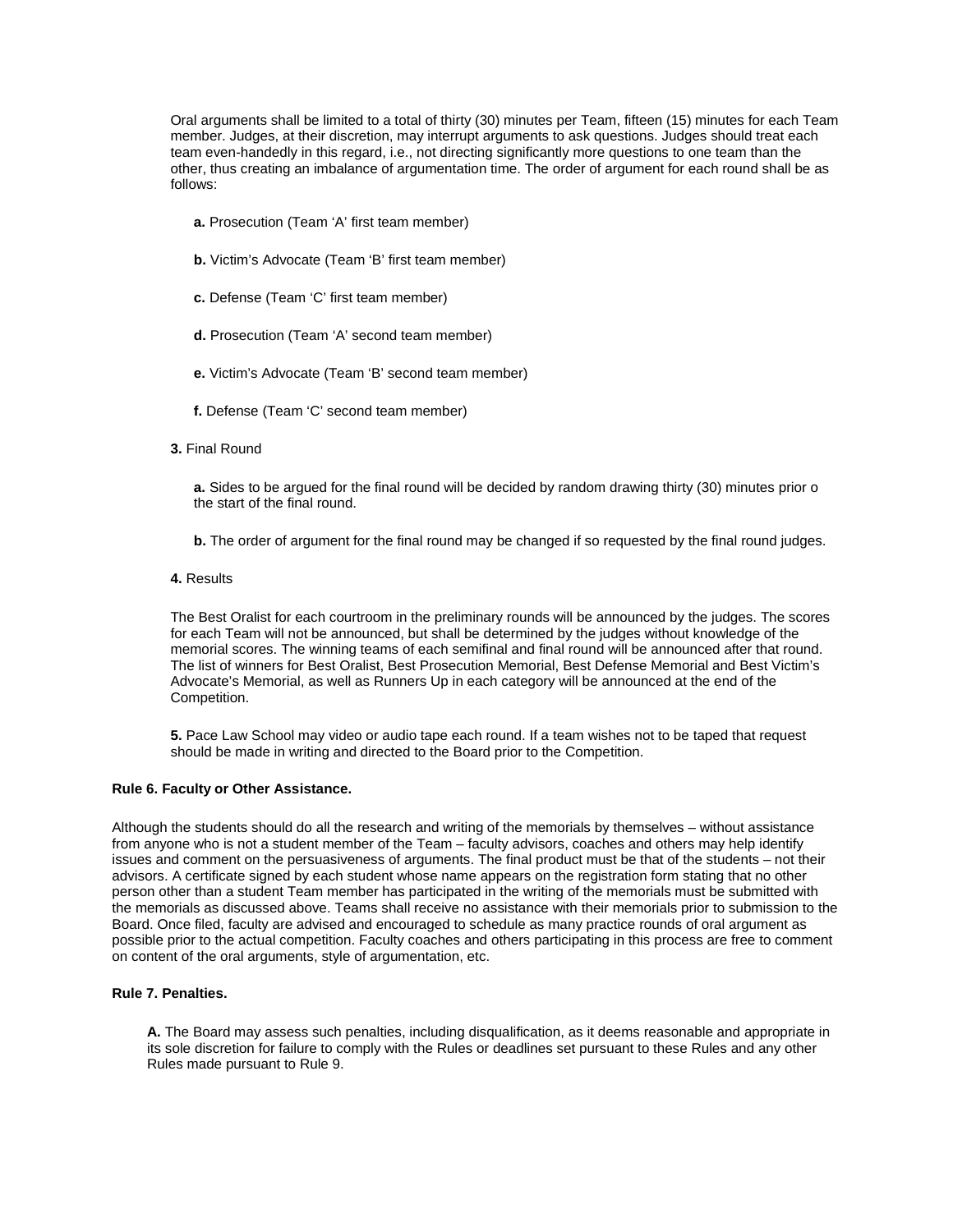**B.** All memorials in the Competition shall be subject to uniform penalties for each type violation; penalties may be levied in whole or fractional points (see below).

**C.** For the following violations, Penalties will be assessed without discretion on the part of the Board:

## *Non-Discretionary Memorial Penalties*:

- **1.** Late submission of memorials: 1 point per day
- **2.** Failure to comply with formatting rules 3 points/violation
	- (e.g., incorrect font-size, improper up to a total of 15 pts. margins, etc.)
- **3.** Substantive legal argument outside the 5 points scope of the Problem
- **4.** Excessive Statement of facts 2 points
- **5.** Excessive length of Pleading (page limit) 2 points

## *Non-Discretionary Oral Argument Penalties*:

- **1.** Improper Courtroom Communication 10 points
- **2.** Scouting 15 points

## *Discretionary Penalties*:

**1.** The Board may assess up to fifteen (15) points for violations of these Rules not specifically listed under Non-Discretionary Penalties. The size of the Penalty shall correspond to the degree of the violation in the judgment of the Board. Activities subject to Discretionary Penalties include but are not limited to:

- engaging in poor sportsmanship;
- submitting multiple frivolous complaints against other Teams;
- engaging in inappropriate behavior at counsel table during oral rounds;

- engaging in inappropriate discussion with oral pleading judges prior to submission scores at the end of a Round; and,

- exhibiting blatant disregard for the procedures or requirements outlined in the Rules.
- **2.** Teams shall bring potential violations to the attention of the Board in writing.

**3.** The Board shall notify Teams of the imposition of such Penalties prior to the beginning of the Preliminary Rounds, if possible, or as soon as practicable if incurred after the beginning of the Preliminary Rounds.

**D.** The Board shall maintain a record of the penalties imposed pursuant to this Rule for at least six (6) months.

## **Rule 8. Interpretation of the Rules.**